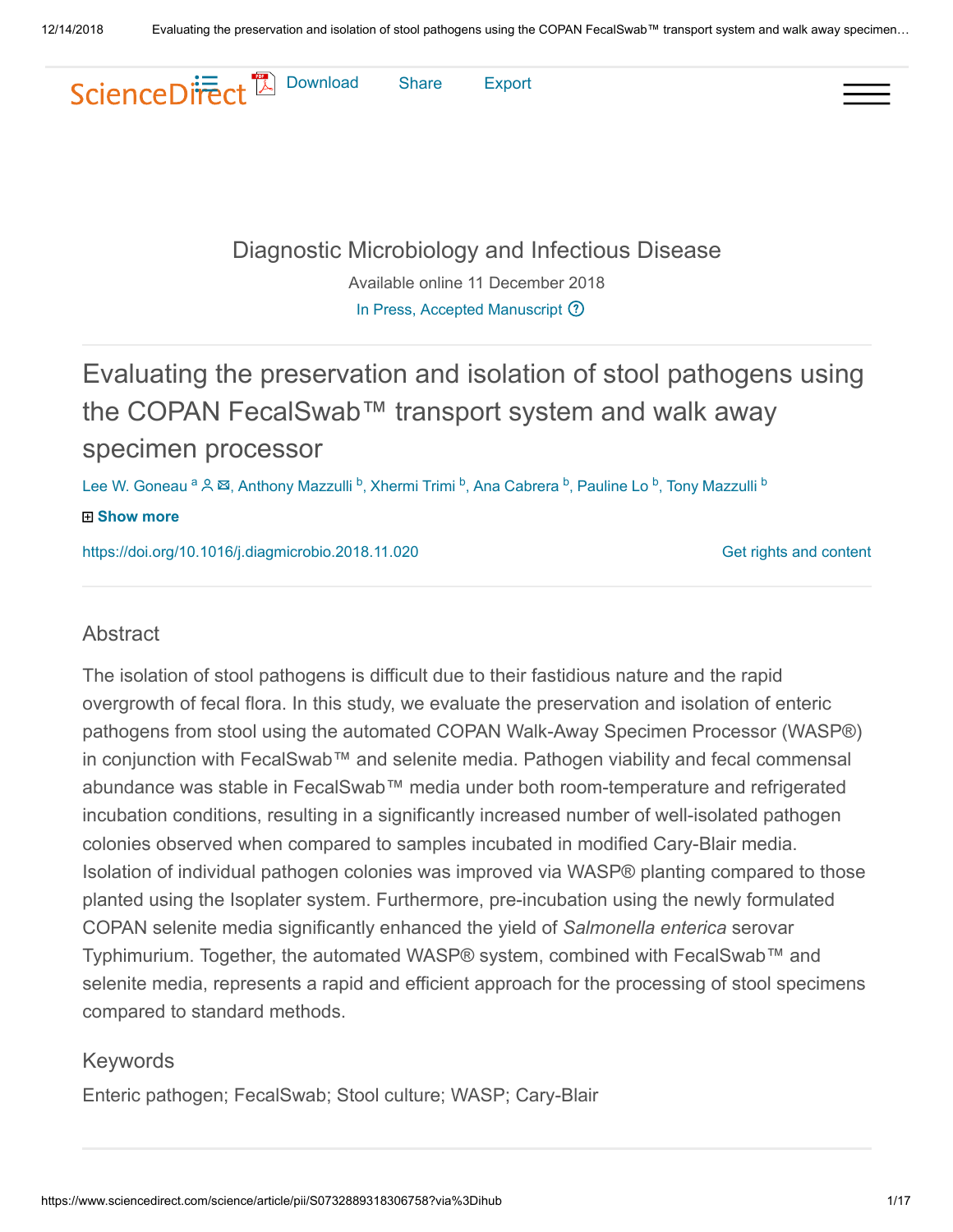<span id="page-1-4"></span><span id="page-1-1"></span>Introduction<br>IE: Isolation of diarrheagenic pathogens can be challenging due to the rapid overgrowth of fecal commensals and the gradual decline in viability of fastidious organisms. Additionally, the large burden of commensals present in stool can hinder the ability of laboratory technologists to identify isolated pathogen colonies on solid agar media, potentially introducing delays in identification and susceptibility testing while awaiting pathogen isolation from sub-culture. Furthermore, the large volumes of stool specimens that are processed daily can pose a logistical challenge for many institutions while taking technologists away from more critical interpretive diagnostic duties. The Walk-Away Specimen Processor (WASP®; COPAN Diagnostics, Murietta, CA) is an automated system that provides specimen planting solutions for high-volume microbiology laboratories (Bourbeau and Swartz, 2009, Dauwalder et al., 2016, Bourbeau and Ledeboer, 2013). Use of this technology has streamlined workflow for a growing array of specimen types, including urine, surveillance, screening, and more recently stool (Saegeman et al., 2011, Smismans et al., 2009, Origüen et al., 2016, Buchan et al., 2014). In this study, we compared the pathogen preservation characteristics of COPAN FecalSwab™ and modified Cary-Blair (Bio-Media, Toronto, ON) transport media. In addition, the ability of the WASP® system to isolate enteric pathogens directly from FecalSwab™ transport media, or following a pre-incubation step with COPAN selenite enrichment broth media was assessed. The ability of the WASP® system to streak for isolated colonies from stool was also optimized and compared to the widely used semi-automated Isoplater (Vista Technology, Edmonton, AB) streaking platform. **[Download](https://www.sciencedirect.com/science/article/pii/S0732889318306758/pdfft?md5=df44cbf6aa26627c276cf6ca637eb264&pid=1-s2.0-S0732889318306758-main.pdf)** Share Export

#### <span id="page-1-7"></span><span id="page-1-6"></span><span id="page-1-5"></span><span id="page-1-2"></span><span id="page-1-0"></span>Materials and methods

*Viability of Common Enteric Pathogens in FecalSwab™ and Modified Cary-Blair Transport Media.*

<span id="page-1-3"></span>Viability of seven pathogens (*Salmonella enterica* serovar Typhimurium ATCC 14028, *Shigella flexneri* ATCC 12022, *Yersinia enterocolitica* ATCC 9610, *Escherichia coli* ATCC 25922, *Enterococcus faecalis* ATCC 29212, *Campylobacter jejuni* ATCC 33291, *Vibrio parahaemolyticus* ATCC 17802) were tested in both modified Cary-Blair (containing phenol red indicator and 0.16% agar; 15 mL volume) and COPAN FecalSwab™ transport devices (2 mL volume) under refrigerated (4 °C) and room temperature (25 °C) conditions following the Clinical Laboratory Standards Institutes M40-A2 recommendations for evaluating semi-solid and liquid transport media (CLSI, 2014). Bacterial suspensions with final concentrations of approximately 10<sup>4</sup>, 10<sup>3</sup>, and 10<sup>2</sup> CFU/mL were prepared using 0.85% sterile saline for each organism, and an aliquot was inoculated into each transport device. For both devices, the ratio between media filling volume and inoculum volume was kept consistent to ensure each device received the appropriate amount of pathogen and to facilitate data comparison (the ratio between 'media filling volume' and 'inoculum volume' was 15/0.75 mL and 2/0.1 mL for Cary-Blair and FecalSwab™ transport devices respectively). Both transport systems were briefly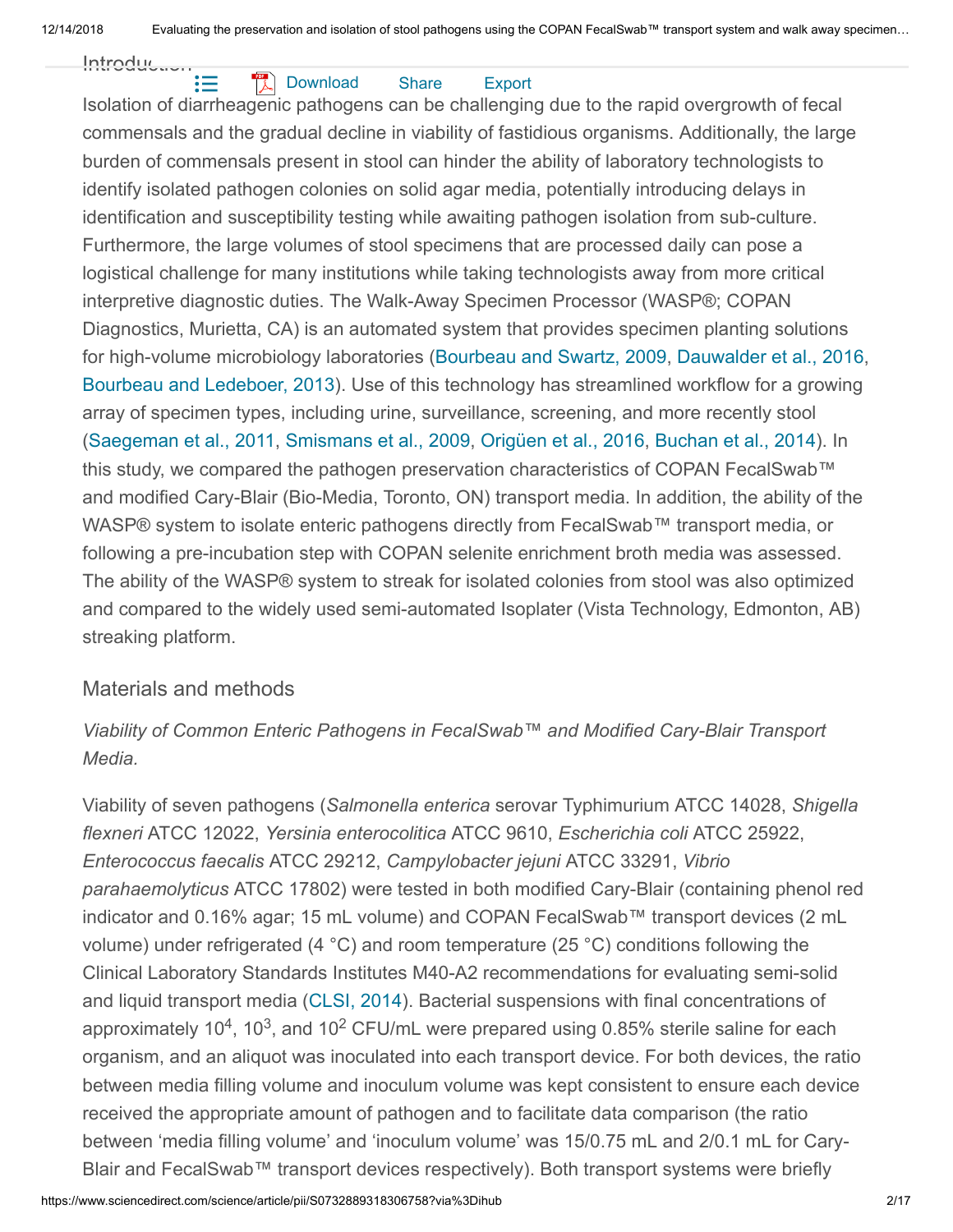spread plating **100 μLA** media from each device at 0, 24, 48, and 72-hour time points and counting the number of colonies present. The percent survival was determined by observing the change in organism abundance for each time-point compared to the initial read at 0 hours. A total of two experimental replicates (with each experiment conducted in duplicate) were performed for this evaluation.

### *Stability of Enteric Pathogens and Fecal Commensals in Spiked Stool Specimens Incubated in FecalSwab™ and Modified Cary-Blair Transport Media.*

The ability of both stool transport systems to maintain pathogen viability while suppressing commensal fecal flora overgrowth was assessed. Unpreserved and unformed human stool specimens were obtained from patients who were tested but negative for *Clostridium difficile* infection. Stool samples were used within 8 hours of collection. These specimens were spiked with *C. jejuni, S. enterica* serovar Typhimurium, *S. flexneri*, and *Y. enterocolitica* reference strains at concentrations of 10<sup>7</sup>, 10<sup>6</sup>, and 10<sup>5</sup> CFU/mL, and transferred to either FecalSwab™ or modified Cary-Blair transport systems (adjusting for volume differences to preserve inoculum concentration between devices) for incubation for 0, 6, and 24-hours under refrigerated (4 °C) and room temperature conditions. At appropriate time intervals specimens were quadrant streaked for isolated colonies onto appropriate selective media [Hektoen (HEK), Cefsulodin-Irgasan-Novobiocin (CIN), or Karmali (cefoparazone, vancomycin, cycloheximide antibiotics); Oxoid, Nepean, ON], and incubated for 24 (HEK, and CIN) to 48 (Karmali) hours according to manufacturer's instructions. Individual colonies of both pathogen and commensals were identified [pathogen identified initially based on phenotype and then confirmed using VITEK® MALDI-ToF MS (bioMérieux, Saint-Laurent, QC)], enumerated, and compared as a ratio of [#isolated pathogen colonies]**:**[#isolated commensal colonies]. This comparative approach permitted simultaneous evaluation of both the abundance of isolated pathogen colonies, and overgrowth of commensals which was thought to potentially complicate isolation of pathogens for identification and susceptibility testing. In addition, commensal abundance and potential overgrowth was assessed by plating samples from each transport system and time-point to MacConkey (MAC) media (Oxoid) and enumerating the total number of organisms (pathogen and commensal) present. A total of three experimental replicates (with each experiment conducted in duplicate) were performed.

### *Comparing WASP® and Isoplater Automated Specimen Planting for Pathogen Isolation.*

The ability of the WASP® system to plant stool specimens for the isolation of enteric pathogens was compared to that of the currently used Isoplater system. *S. enterica* serovar Typhimurium was utilized as an indicator pathogen for isolation due to the characteristic colony morphology and ease of identification on Hektoen agar plates. Stool specimens were spiked in duplicate with 10<sup>7</sup>, 10<sup>6</sup>, and 10<sup>5</sup> CFU/mL of *S. enterica* serovar Typhimurium and inoculated into FecalSwab™ transport media. FecalSwab™ transport media were not incubated any further,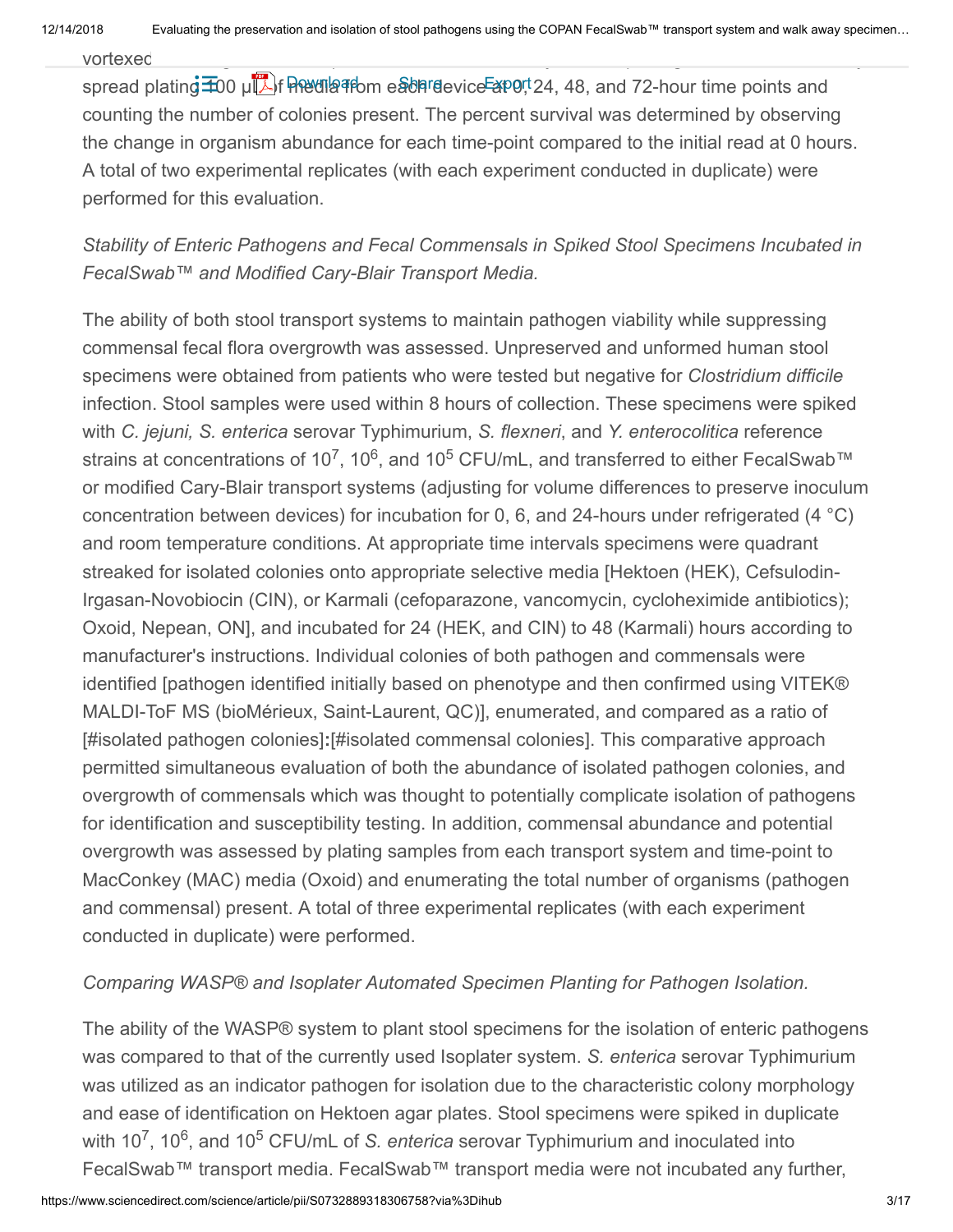but instead processed directly using either the WASP® or Isophanic using either the WASP® protocol. The WASP® protocol

included an initial vor<sup>te</sup>x Srep (three seconds) followed by planting using a 10 uL loop. A fourquadrant streaking method was selected (4Q Type 6) and included either a loop sterilization step following the inoculation of the first quadrant, or no loop sterilization. Plates planted using the Isoplater were inoculated with 10 uL of vortexed (three seconds) specimen to facilitate comparison to WASP®-planted samples. The number of isolated *S. enterica* serovar Typhimurium and commensal colonies were then enumerated. A total of four experimental replicates (with each experiment conducted in duplicate) were performed for this evaluation.

## *Evaluation of the Effect of Specimen Pre-Incubation with Selenite Enrichment Broth for the Isolation of S. enterica serovar Typhimurium.*

Stool specimens were spiked with various concentrations (10<sup>2</sup> to 10<sup>7</sup> CFU/mL) of *S. enterica* serovar Typhimurium and then either directly planted to Hektoen agar using the WASP® system, or pre-incubated at 37 °C in either COPAN or 'standard' (Oxoid, Nepean, ON) selenite media and then WASP® (COPAN selenite) or Isoplater (Oxoid selenite) planted after 18 hours. The number of isolated pathogen colonies was counted and compared for both conditions. A total of four experimental replicates (with each experiment conducted in duplicate) were performed for this evaluation.

#### *Statistical Methods.*

Data were analyzed using GraphPad Prism version 4.00 for Windows (GraphPad Software, San Diego, CA). Significance was determined using two-way ANOVA and Bonferroni's multiple comparison test. The average values of replicates within each experiment were used to perform calculations.

#### **Results**

#### *Viability of Enteric Pathogens in FecalSwab™ and Modified Cary-Blair Transport Media.*

<span id="page-3-0"></span>Storage and transportation characteristics of FecalSwab™ and Cary-Blair devices were first assessed under both room-temperature and refrigerated conditions. After 24 hours at room temperature in the FecalSwab™ device, 86% (6/7 genera) of stool pathogen species remained within +/− 100% of the original inoculum compared to 29% (2/7) when incubated in modified Cary-Blair ([Table 1a](#page-3-0)). There was significant growth (≥ 3 log CFU/mL) of *S. enterica Typhimurium*, *Y. enterocolitica*, and *E. coli*, after 48 hours when incubated in Cary-Blair media, while growth was limited to only ~1 log CFU/mL in the FecalSwab™ device. No viable *C. jejuni* were detected after 48 hours of incubation, and only a marginal amount was observed after 24 hours for both devices. All organisms were relatively stable under refrigerated conditions for both devices, with 100% of stool pathogens surviving for up to 72 hours [\(Table 1b](#page-4-0)).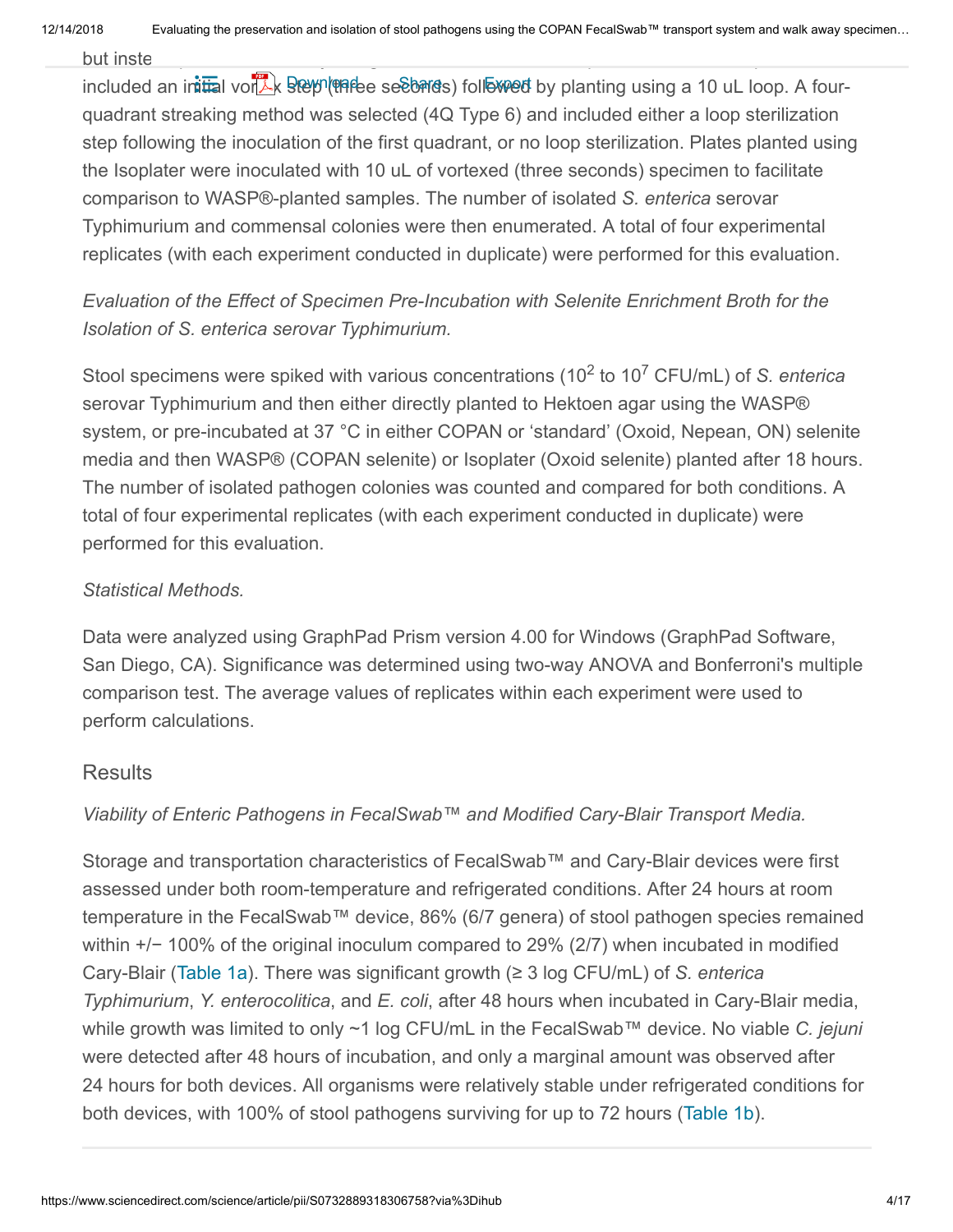Table 1a. Percentage change in organism number after in either FecalSwab or Cary-Blair in either FecalSwab or Cary-Blair in either FecalSwab or Cary-Blair in either FecalSwab or Cary-Blair in either FecalSwab or Cary-Blair

Transport systems at **A**mDemploadure. Share Export

|                                                                 |                              | <b>CFU/mL (% change from T0)</b><br>recovered at: |                                                                                                                                                              |                                                                   |  |
|-----------------------------------------------------------------|------------------------------|---------------------------------------------------|--------------------------------------------------------------------------------------------------------------------------------------------------------------|-------------------------------------------------------------------|--|
| <b>Pathogen</b>                                                 | <b>Swab</b><br><b>Device</b> |                                                   | 0 hours 24 hours                                                                                                                                             | <b>48 hours</b>                                                   |  |
| Salmonella enterica serovar Typhimurium ATCC FecalSwab<br>14028 | Cary-Blair                   |                                                   | $6.5 \times 10^6$ 9.2 $\times 10^6$ (41) 2.0 $\times 10^7$ (208)<br>$6.8 \times 10^6$ 5.8 $\times 10^9$<br>(85752)                                           | $5.0 \times 10^{9}$<br>(73974)                                    |  |
| Shigella flexneri ATCC 12022                                    | FecalSwab<br>Cary-Blair      |                                                   | $7.2 \times 10^6$ 5.3 $\times 10^6$ (-26) 2.8 $\times 10^6$ (-62)<br>$6.8 \times 10^6$ 1.5 $\times$ 10 <sup>7</sup> (118) 2.1 $\times$ 10 <sup>7</sup> (211) |                                                                   |  |
| Yersinia enterocolitica ATCC 9610                               | FecalSwab<br>Cary-Blair      |                                                   | $1.1 \times 10^7$ 9.0 $\times$ 10 <sup>6</sup> (-18) 8.4 $\times$ 10 <sup>6</sup> (-23)<br>$8.9 \times 10^6$ $3.8 \times 10^8$<br>(4188)                     | $5.0 \times 10^{9}$<br>(56080)                                    |  |
| Escherichia coli ATCC 25922                                     | FecalSwab<br>Cary-Blair      |                                                   | $5.0 \times 10^6$ $2.7 \times 10^6$ (-47) $7.5 \times 10^6$ (51)<br>$4.6 \times 10^6$ $4.0 \times 10^9$<br>(86447)                                           | $5.0 \times 10^{9}$<br>(107814)                                   |  |
| <b>Enterococcus faecalis ATCC 29212</b>                         | FecalSwab<br>Cary-Blair      |                                                   | $4.3 \times 10^6$ 6.9 $\times$ 10 <sup>6</sup> (61)<br>$3.9 \times 10^6$ 5.2 $\times 10^6$ (33)                                                              | $5.1 \times 10^7$ (1088)<br>$1.5 \times 10^7$ (289)               |  |
| Campylobacter jejuni ATCC 33291                                 | FecalSwab<br>Cary-Blair      |                                                   | $3.2 \times 10^6$ $3.7 \times 10^5$ (-88)<br>$4.8 \times 10^6$ 2.2 $\times 10^5$ (-96)                                                                       | $0.0 (-100)$<br>$0.0 (-100)$                                      |  |
| Vibrio parahaemolyticus ATCC 17802                              | FecalSwab<br>Cary-Blair      |                                                   | $3.5 \times 10^6$ $1.9 \times 10^8$<br>$2.9 \times 10^6$ (5465)<br>$2.8 \times 10^7$ (862)                                                                   | $4.4 \times 10^{9}$<br>(126503)<br>$2.8 \times 10^{9}$<br>(97807) |  |

<span id="page-4-0"></span>Table 1b. Percentage change in organism number after incubation in either FecalSwab or Cary-Blair Transport systems at 4 °C.

|                 |                              | <b>CFU/mL (% change from T0)</b><br>recovered at: |                  |          |          |
|-----------------|------------------------------|---------------------------------------------------|------------------|----------|----------|
| <b>Pathogen</b> | <b>Swab</b><br><b>Device</b> |                                                   | 0 hours 24 hours | 48 hours | 72 hours |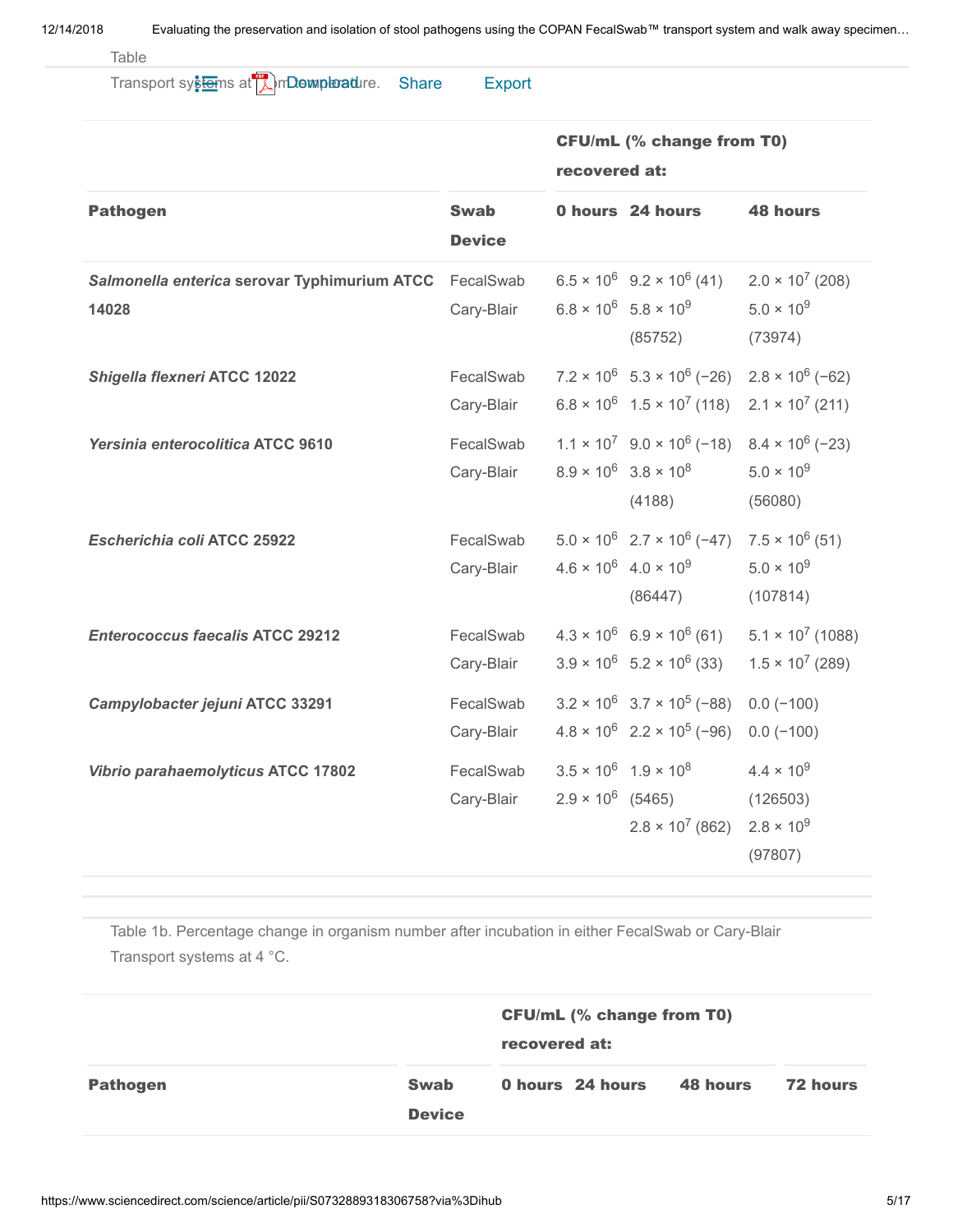| 這<br><b>Download</b>                                                   | <b>Share</b>                 | Export<br>recovered at: | <b>VI WILLE   / VIGHIYU HVIII TV/</b>                                                                       |                                                                                                                                                           |                                                                  |
|------------------------------------------------------------------------|------------------------------|-------------------------|-------------------------------------------------------------------------------------------------------------|-----------------------------------------------------------------------------------------------------------------------------------------------------------|------------------------------------------------------------------|
| <b>Pathogen</b>                                                        | <b>Swab</b><br><b>Device</b> |                         | 0 hours 24 hours                                                                                            | <b>48 hours</b>                                                                                                                                           | <b>72 hours</b>                                                  |
| Salmonella enterica serovar Typhimurium FecalSwab<br><b>ATCC 14028</b> | Cary-Blair                   |                         | $5.9 \times 10^6$ $5.7 \times 10^6$ (4) $5.3 \times 10^6$<br>$6.2 \times 10^6$ 7.4 $\times 10^6$ (20) (-10) | $7.3 \times 10^6$ (18) $6.8 \times 10^6$                                                                                                                  | $4.7 \times 10^{6}$<br>$(-20)$<br>(9)                            |
| <b>Shigella flexneri ATCC 12022</b>                                    | Cary-Blair                   |                         | FecalSwab $6.5 \times 10^6$ $4.0 \times 10^6$ $1.5 \times 10^6$<br>$5.7 \times 10^6$ (-39) (-78)            | $5.4 \times 10^6$ (-6) $5.5 \times 10^6$ (-4) $5.2 \times 10^6$                                                                                           | $9.5 \times 10^{5}$<br>$(-85)$<br>$(-9)$                         |
| Yersinia enterocolitica ATCC 9610                                      | FecalSwab<br>Cary-Blair      | $5.0 \times 10^6$ (-66) | $5.1 \times 10^6$ $1.8 \times 10^6$<br>$1.5 \times 10^{7}$<br>(210)                                         | $2.2 \times 10^{6}$<br>$(-57)$<br>$1.6 \times 10^7$<br>(222)                                                                                              | $7.5 \times 10^5$<br>$(-85)$<br>$2.1 \times 10^{7}$<br>(323)     |
| Escherichia coli ATCC 25922                                            | FecalSwab<br>Cary-Blair      | $2.8 \times 10^6$ (-58) | $2.8 \times 10^6$ 1.2 $\times 10^6$<br>$1.2 \times 10^{6}$<br>$(-58)$                                       | $6.8 \times 10^5$<br>$(-76)$<br>$1.0 \times 10^{6}$<br>$(-64)$                                                                                            | $5.0 \times 10^{5}$<br>$(-82)$<br>$8.0 \times 10^{5}$<br>$(-71)$ |
| <b>Enterococcus faecalis ATCC 29212</b>                                | FecalSwab<br>Cary-Blair      |                         |                                                                                                             | $1.6 \times 10^6$ 2.4 $\times 10^6$ (50) $1.8 \times 10^6$ (15) $1.4 \times 10^6$<br>$1.4 \times 10^6$ $1.5 \times 10^6$ (5) $1.4 \times 10^6$ (-1) (-12) | $1.7 \times 10^6$<br>(15)                                        |
| Campylobacter jejuni ATCC 33291                                        | Cary-Blair                   |                         | FecalSwab $4.5 \times 10^6$ $8.2 \times 10^5$ $2.8 \times 10^5$<br>$4.1 \times 10^6$ (-82)<br>$(-57)$       | $(-94)$<br>$1.8 \times 10^6$ $1.2 \times 10^6$<br>$(-71)$                                                                                                 | $6.7 \times 10^{4}$<br>$(-99)$<br>$7.5 \times 10^{5}$<br>$(-82)$ |
| Vibrio parahaemolyticus ATCC 17802                                     | FecalSwab<br>Cary-Blair      |                         | $1.5 \times 10^6$ 4.6 $\times 10^6$<br>$1.5 \times 10^6$ (213)<br>$1.4 \times 10^6$ (-7) $8.3 \times 10^5$  | $4.0 \times 10^{6}$<br>(169)<br>$(-43)$                                                                                                                   | $4.6 \times 10^{6}$<br>(210)<br>$4.5 \times 10^{5}$<br>$(-69)$   |

*FecalSwab™ Transport Media Preserves Enteric Pathogens While Suppressing Commensal Flora Overgrowth.*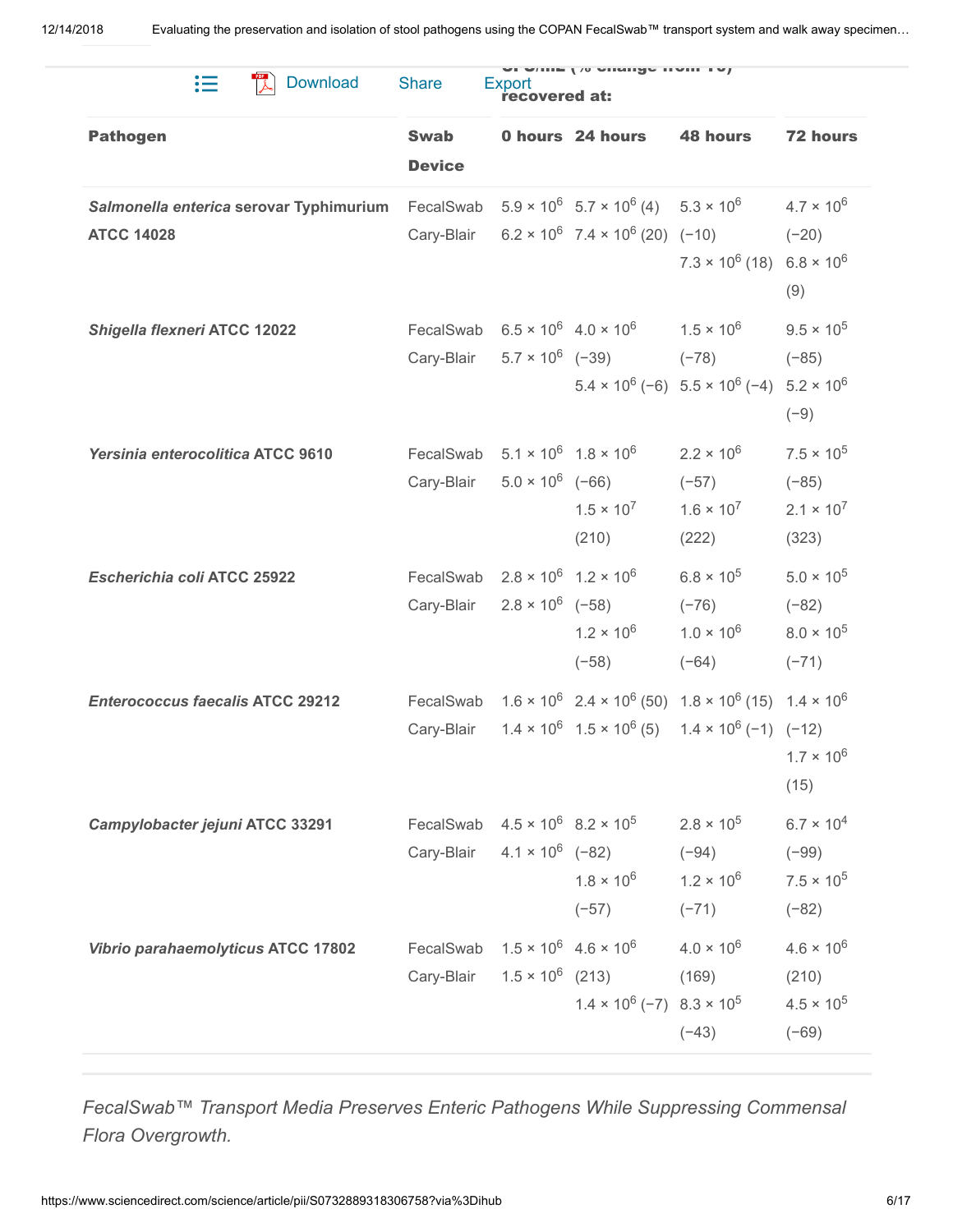Given the significant difference in pathogen growth when stored in FecalSwab  $\mathcal{L}$ 

media, espectatly at the meter perfature, stool con ments al abundance was assessed using patient stool samples. There was an increase in commensal burden of 289.7% and 506.9% for modified Cary-Blair (*P* < 0.01) versus 11.8% and 144.1% for FecalSwab™ (*P* < 0.05) after 6 and 24 hours of room temperature incubation respectively [\(Fig. 1](#page-6-0)). Under refrigerated conditions commensal burden increased by 18.2% (not significant; NS) and 42.4% (*P* < 0.05) for modified Cary-Blair and decreased by 4.3% and 13.0% for FecalSwab™ (NS) after 6 and 24 hours of incubation respectively ([Fig. 1](#page-6-0)). Visible overgrowth of commensal flora in modified Cary-Blair-incubated specimens compared to those incubated in the FecalSwab™ transport system is readily apparent (Supplemental Fig. 1).

<span id="page-6-0"></span>

[Download high-res image \(112KB\)](https://ars.els-cdn.com/content/image/1-s2.0-S0732889318306758-gr1_lrg.jpg) [Download full-size image](https://ars.els-cdn.com/content/image/1-s2.0-S0732889318306758-gr1.jpg)

Fig. 1. The total number of isolated colonies observed on MacConkey agar after incubation of spiked-stool specimens at room-temperature (RT) or 4 °C (4C) in either FecalSwab™ or Cary-Blair transport media for 0, 6, or 24 hours (T0, T6, T24 respectively). Blue bars represent FecalSwab while orange bars represent Cary-Blair. Significant differences were determined by comparing T<sub>6</sub> and T<sub>24</sub> time points to T<sub>0</sub> within and between transport devices incubated at the indicated temperatures (\*, *P* < 0.05; \*\*, *P* < 0.01; ns, not significant).

The effect on pathogen isolation between FecalSwab™ and Cary-Blair transport systems needed to be compared given the significant differences in pathogen and commensal growth characteristics between devices. Enteric pathogens were present as a higher fraction of total isolated colonies (pathogen:commensal) in stools spiked with larger initial inoculum sizes of pathogen ([Fig. 2a](#page-7-0)-f). Specifically, 30–70% of isolated colonies consisted of pathogen at inoculum sizes of 10<sup>7</sup> CFU/mL, while only 0–15% were represented by pathogen at inoculum sizes of 10<sup>5</sup> CFU/mL. For both transport systems, isolated pathogen colonies were readily apparent at inoculum sizes of 10<sup>7</sup> and 10<sup>6</sup> CFU/mL, but were less discernable at inoculum sizes of 10<sup>5</sup> CFU/mL, with most isolated colonies being represented by fecal commensals. The ratio of isolated pathogen:commensal colonies significantly decreased over 24 hours for both transport systems incubated at room-temperature ([Fig. 2](#page-7-0)a,c,e). Notably, changes in the ratio of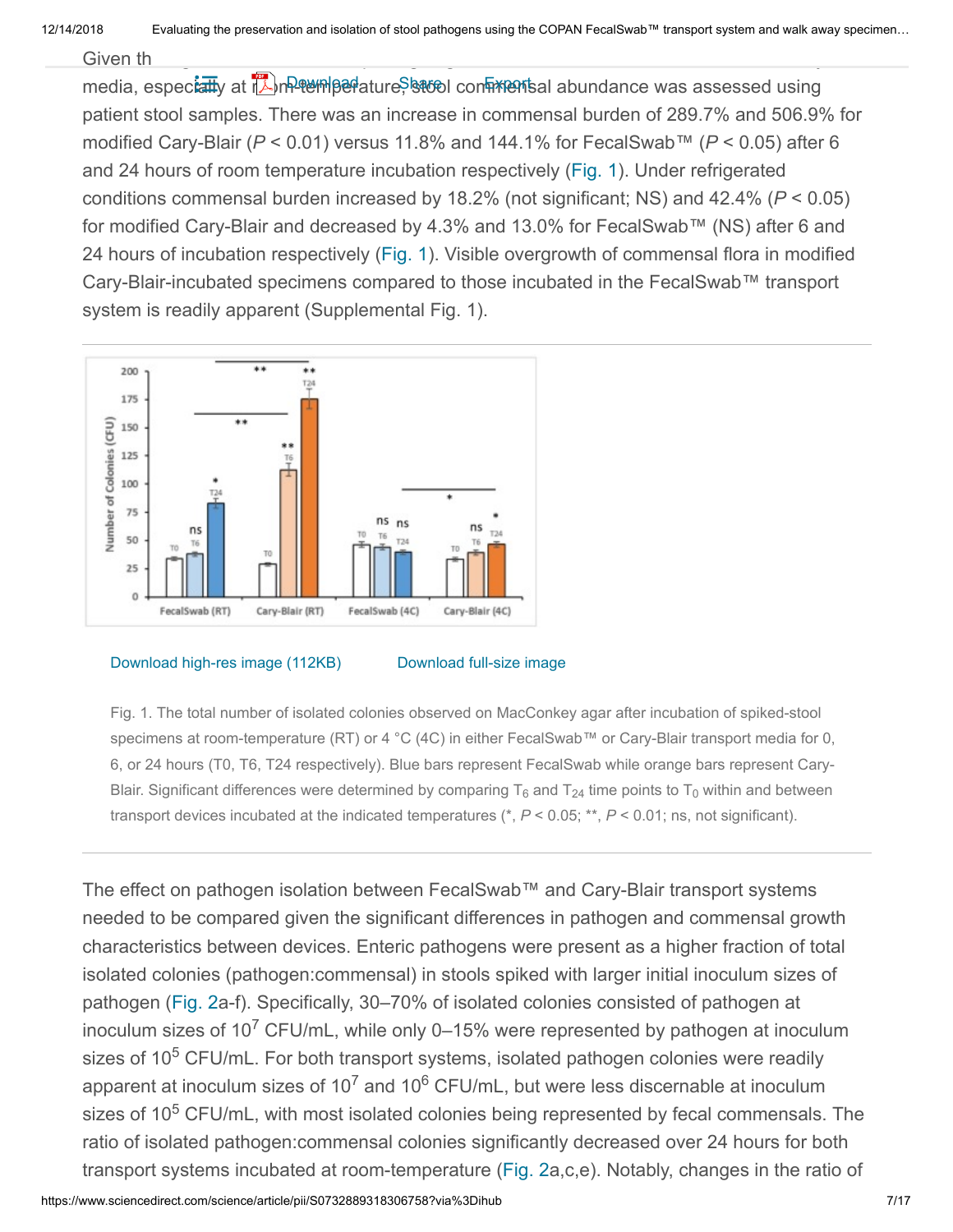$pathoqe$ 

and an increase in th**AuPAWEP8f** isola<del>ted</del> commensal colonies. For most pathogens, the ratio of pathogen:commensals was significantly higher at 6 and 24 hour time points when incubated in the FecalSwab™ transport system compared to modified Cary-Blair (*P* < 0.05, *P* < 0.01, *P* < 0.001; [Fig. 2](#page-7-0)). The number of isolated pathogen colonies was also significantly more stable when either transport system was incubated at 4 °C [\(Fig. 2](#page-7-0)b,d,f). However, *C. jejuni* and *Y. enterocolitica* were significantly more stable over time in spiked-stool specimens incubated at room-temperature in FecalSwab™ media compared to those incubated in modified Cary-Blair ([Fig. 2](#page-7-0)a; *P* < 0.01). Both *S. enterica* serovar Typhimurium and *S. flexneri* were more stable in FecalSwab™ media compared to modified Cary-Blair when incubated at 4 °C ([Fig. 2b](#page-7-0),d,e; *P* < 0.05, *P* < 0.01). In two instances, incubation of stool specimens in modified Cary-Blair resulted in no isolated pathogen colonies while isolated pathogen colonies were observed under the same conditions for specimens incubated in FecalSwab™ media ([Fig. 2;](#page-7-0) 10<sup>7</sup>Y. enterocolitica incubated at RT after 24 hours, and 10<sup>5</sup> S. enterica serovar Typhimurium incubated at RT after 6 hours). The opposite scenario was not observed in this study under any condition (e.g., observation of isolated pathogen colonies in specimens incubated in Cary-Blair with an absence of isolated pathogen colonies for specimens incubated in FecalSwab™).

<span id="page-7-0"></span>



https://www.sciencedirect.com/science/article/pii/S0732889318306758?via%3Dihub 8/17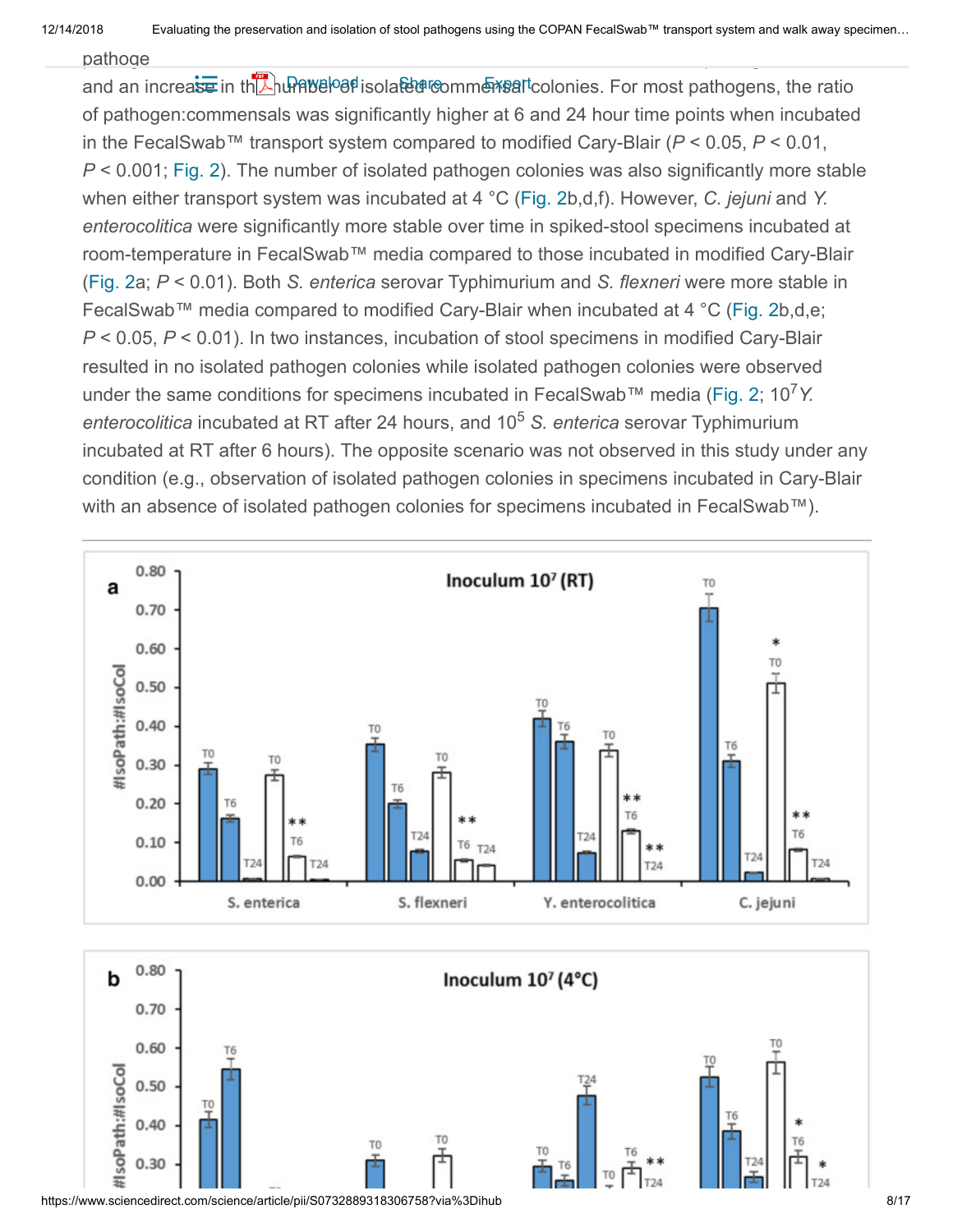

12/14/2018 Evaluating the preservation and isolation of stool pathogens using the COPAN FecalSwab™ transport system and walk away specimen...









https://www.sciencedirect.com/science/article/pii/S0732889318306758?via%3Dihub 9/17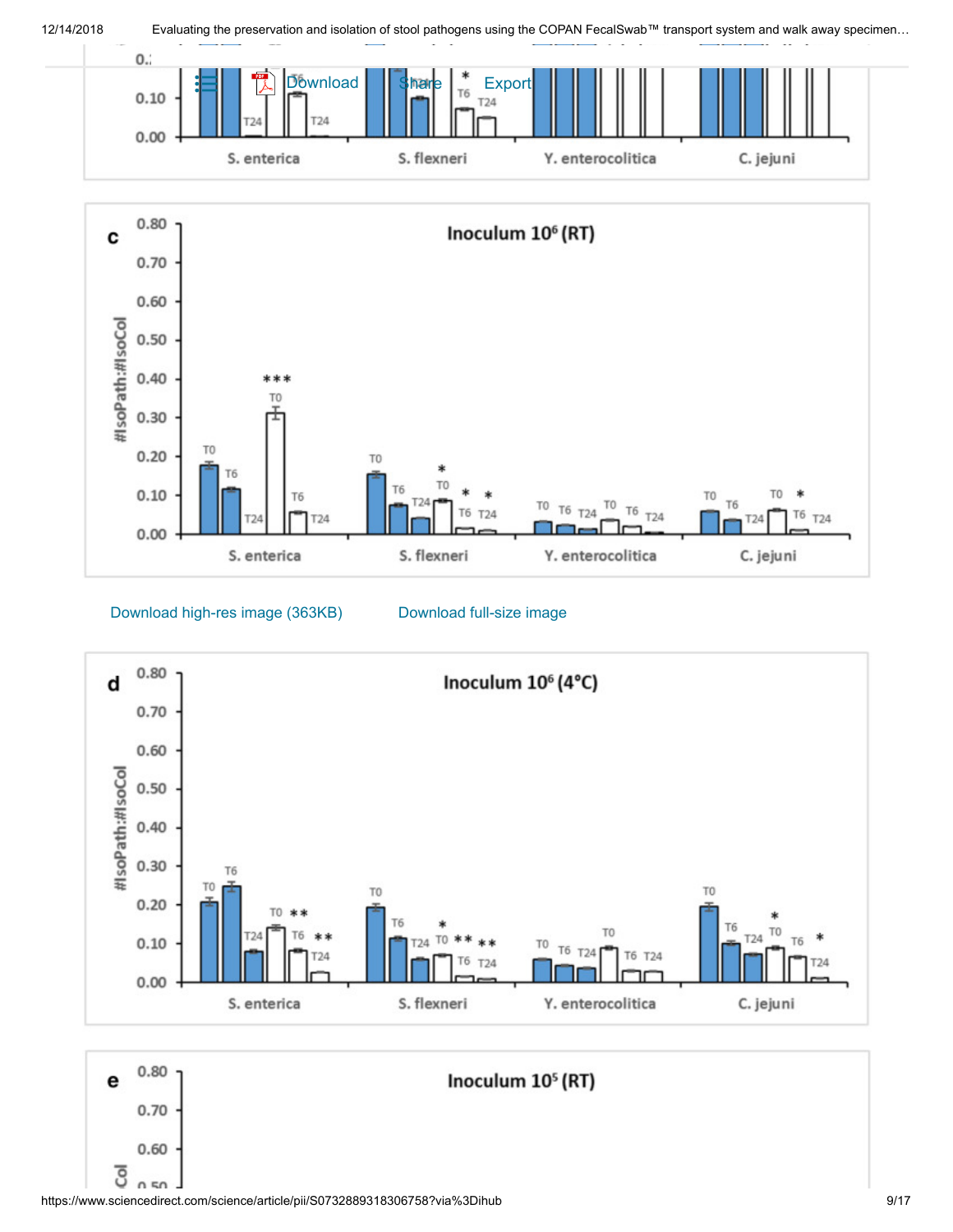



#### [Download high-res image \(292KB\)](https://ars.els-cdn.com/content/image/1-s2.0-S0732889318306758-gr2df_lrg.jpg) [Download full-size image](https://ars.els-cdn.com/content/image/1-s2.0-S0732889318306758-gr2df.jpg)

Fig. 2. Comparison of the number of isolated pathogens to the number of isolated commensals as a ratio (#IsoPath:#IsoCol respectively). Blue bars represent FecalSwab™ while white bars represent Cary-Blair. Significant differences for each temperature/inoculum combination was determined by comparing across transport devices at each time point for each fecal pathogen (\*, *P* < 0.05; \*\*, *P* < 0.01; \*\*\*, *P* < 0.001).

### *Optimization of Stool Specimen Planting Using the WASP® System and Effect on Colony Isolation Compared to the Isoplater Automated System.*

The ability of the WASP® system to plant spiked-stool specimens for isolated colonies of *S. enterica* serovar Typhimurium was assessed. First, the optimal processing protocol was determined using a 10 uL volumetric loop with and without loop sterilization. Loop sterilization did not yield colonies beyond the first quadrant of the streaked specimen, and only a moderate number of isolated colonies were observed (Supplemental Fig. 2a). However, removal of loop sterilization following the streaking of the first quadrant inoculum increased the yield of wellisolated colonies (Supplemental Fig. 2b). Streaking of an equivalent 10 uL of specimen using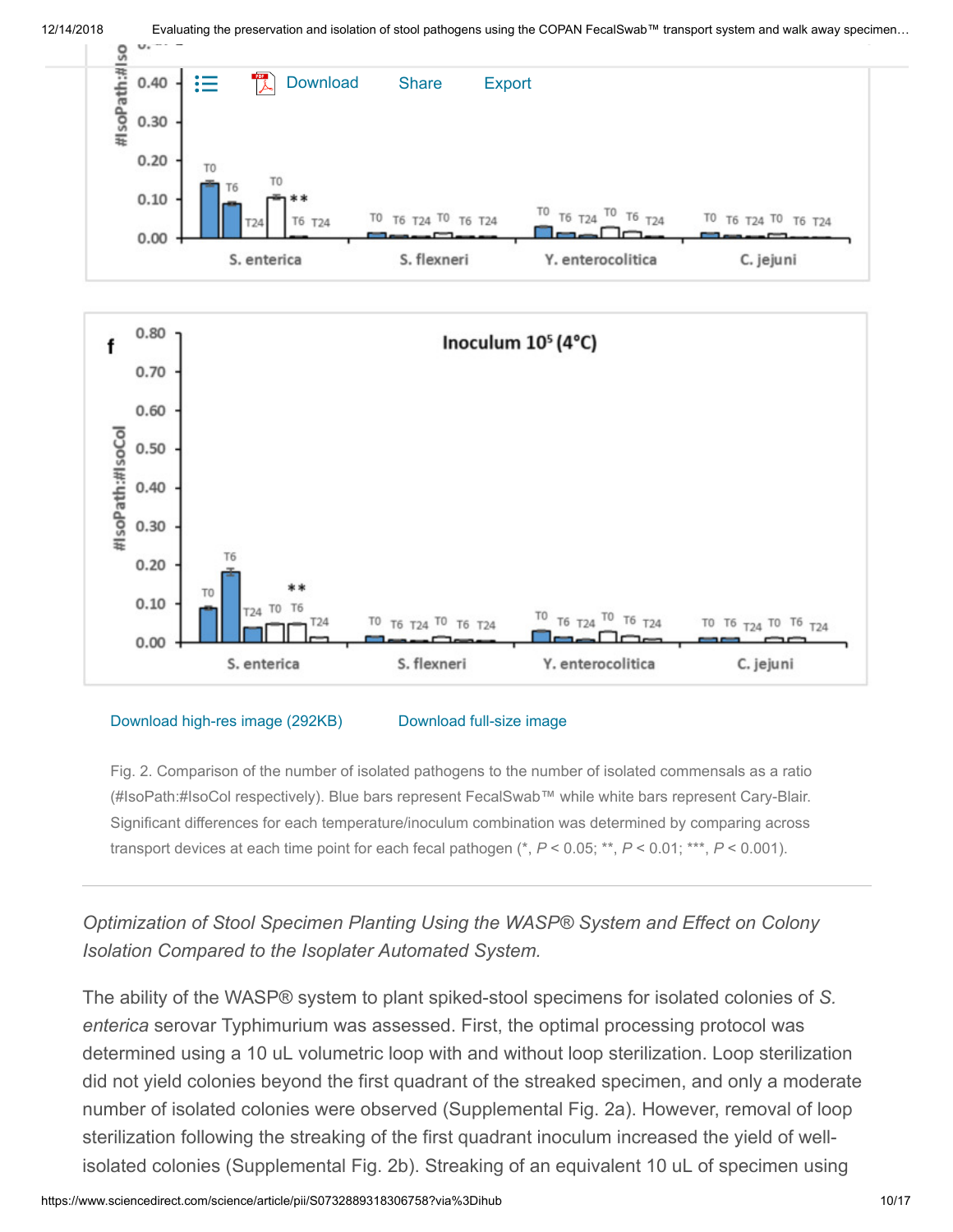$\frac{1}{\pi}$  isolated in fewer isolated in fewer isolated compared to either WASP® methods  $\frac{1}{\pi}$ 

(Supplemental Fig. 2<sup>1</sup>. Specifically, the number of isolated colonies of *S. enterica* serovar Typhimurium planted using the WASP® system without loop sterilization was 2–4 times higher than those planted with loop sterilization, and 5–10 times higher when compared to those planted using the Isoplater ([Fig. 3](#page-10-0)a; *P* < 0.001). In addition, the overall number of isolated colonies (combined pathogen and commensals) was higher for specimens planted using the WASP® [\(Fig. 3](#page-10-0)b; *P* < 0.001). Isolated colonies of *S. enterica* serovar Typhimurium were not observed for specimens inoculated with the lowest test concentration (10<sup>5</sup> CFU/mL) of pathogen and planted using the Isoplater, but were present in those planted using the WASP® system [\(Fig. 3](#page-10-0)a).

<span id="page-10-0"></span>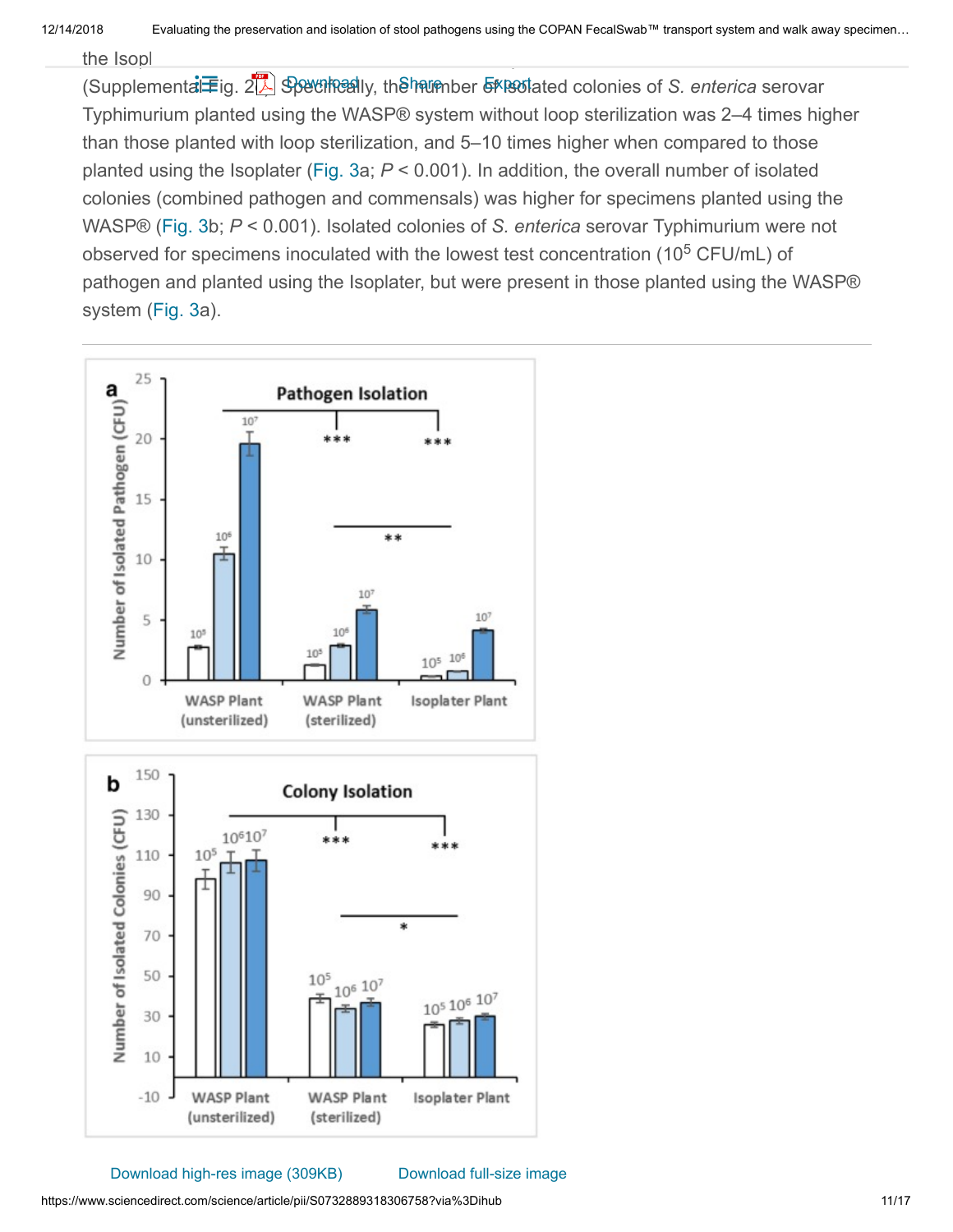Fig. 3. The number of isolated colonies of *S. enterica* serovar Typhimurium (a) and total number of isolated

colonies (b) **Shared-strops planted as a stock of spiles and strong in the UMAGE** (with and without loop sterilization following the first quadrant streak) and Isoplater automated systems. The initial pathogen inoculum size is indicated above each bar (10<sup>5</sup>, 10<sup>6</sup>, or 10<sup>7</sup> CFU/mL). Significant differences were determined by comparing across planting techniques for each inoculum size (\*\*\*, *P* < 0.01; ns, not significant).

*Incubation of Spiked-Stool Specimens in COPAN Selenite Increases the Yield of S. enterica serovar Typhimurium.*

Pre-incubation of spiked-stool specimens for 18 hours in both 'standard' and COPAN selenite media significantly increased the number of isolated *S. enterica* serovar Typhimurium colonies ([Fig. 4](#page-11-0); *P* < 0.001). Additionally, selenite pre-incubation increased the sensitivity of *S. enterica* serovar Typhimurium colony isolation to initial pathogen inoculum concentrations as low as  $10<sup>2</sup>$  CFU/mL. Conversely, the lowest concentration yielding isolated colonies in the directly planted specimens (no selenite pre-incubation) was 10<sup>5</sup> CFU/mL. However, there was no significant difference in pathogen isolation between cultures incubated in COPAN or 'standard' selenite media (not significant; NS).

<span id="page-11-0"></span>

[Download high-res image \(94KB\)](https://ars.els-cdn.com/content/image/1-s2.0-S0732889318306758-gr4_lrg.jpg) [Download full-size image](https://ars.els-cdn.com/content/image/1-s2.0-S0732889318306758-gr4.jpg)

Fig. 4. The number of isolated colonies of *S. enterica* serovar Typhimurium from spiked-stool specimens planted either directly from FecalSwab™ media or following an 18-hour incubation in COPAN or 'standard' selenite media. The initial pathogen inoculum size is indicated above each bar (10<sup>2</sup>, 10<sup>3</sup>, 10<sup>4</sup>, 10<sup>5</sup>, 10<sup>6</sup>, or  $10<sup>7</sup>$  CFU/mL). Significant differences were determined by comparing across inoculum size for samples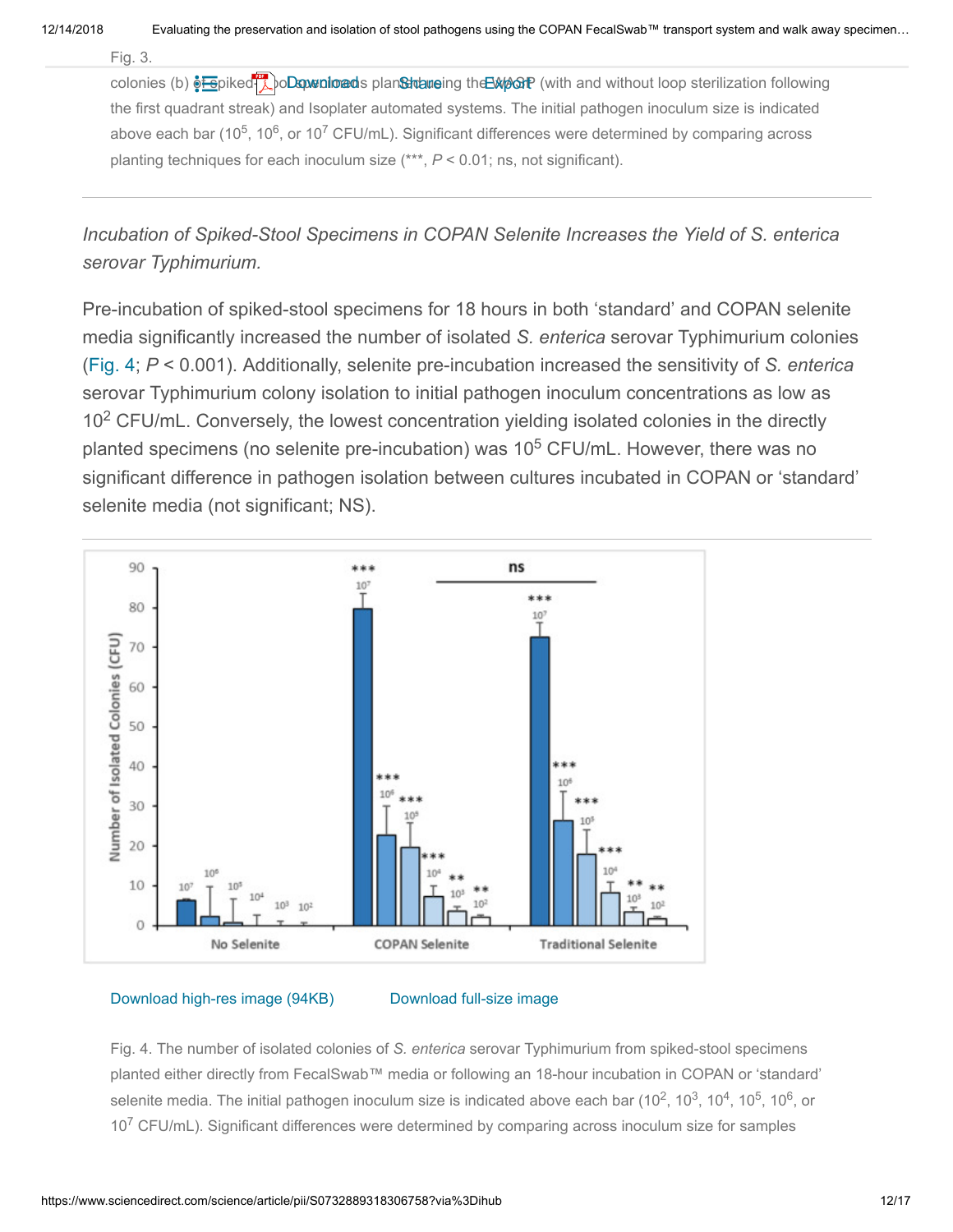incubated with and without selenite, and between COPAN and traditional selenite (\*, *P* < 0.05; \*\*, *P* < 0.01;

\*\*\*,  $P < 0.00$ **}** $\leftarrow$ [Download](https://www.sciencedirect.com/science/article/pii/S0732889318306758/pdfft?md5=df44cbf6aa26627c276cf6ca637eb264&pid=1-s2.0-S0732889318306758-main.pdf) Share Export

#### **Discussion**

<span id="page-12-0"></span>In the current study we assess enteric pathogen isolation from stool specimens using the WASP® planting system and accompanying FecalSwab™ and selenite enrichment media to modified Cary-Blair and a conventional automated planting method using the Isoplater. A comparative evaluation of FecalSwab™ and modified Cary-Blair transport devices revealed that pathogens were stable in either media under refrigeration conditions, with all strains maintaining detectable levels for up to 72 hours. These findings reflect those from a previous study which compared pathogen viability in FecalSwab™ and ESwab transport devices (Hirvonen & Kaukoranta, 2014). Importantly, most pathogens remained viable in FecalSwab™ and Cary-Blair devices even when incubated at room-temperature. Stability under these conditions would be beneficial in scenarios where refrigeration or cold storage is not immediately available, or for when the specimen is delayed prior to transport. Furthermore, significant pathogen overgrowth was observed under room-temperature incubation conditions in modified Cary-Blair media. Although pathogen growth would be a desirable characteristic from the stand-point of increasing analytical sensitivity, it was thought that the same overgrowth might be observed in fecal commensals which would impede primary pathogen isolation. Thus, the ability of both transport devices to preserve pathogens while suppressing commensal overgrowth was assessed. Fecal commensals were quite robust in modified Cary-Blair media, growing significantly during 6- and 24-hour room-temperature incubation periods, thereby decreasing the relative number of isolated pathogen colonies. The relative abundance of isolated pathogen colonies compared to commensals was more stable in spiked-stool specimens incubated in FecalSwab™ transport devices, with well isolated colonies observed under both room-temperature and refrigerated conditions for most pathogens. In two cases, isolated colonies of *S. enterica* and *Y. enterocolitica* were not observed for spiked-stool specimens incubated in Cary-Blair at RT, but were observed when the samples were incubated under the same conditions in FecalSwab™ media. Lack of well-isolated colonies limits the ability of laboratory personnel to extract pathogens for further characterization, necessitating the picking of colonies from the main inoculum for further sub-culture with potential delays in identification and antimicrobial susceptibility testing. Importantly, statistically significant increases in pathogen:commensal ratio at T0 were observed between transport devices for 5 of 24 experiments (4 of which occurred for FecalSwab and 1 of which occurred for Cary-Blair). However, the majority of experiments did not demonstrate initial differences in pathogen abundance and thus the overall conclusion that FecalSwab increases the number of isolated pathogen colonies compared to those samples incubated in Cary-Blair remains valid for most experimental scenarios.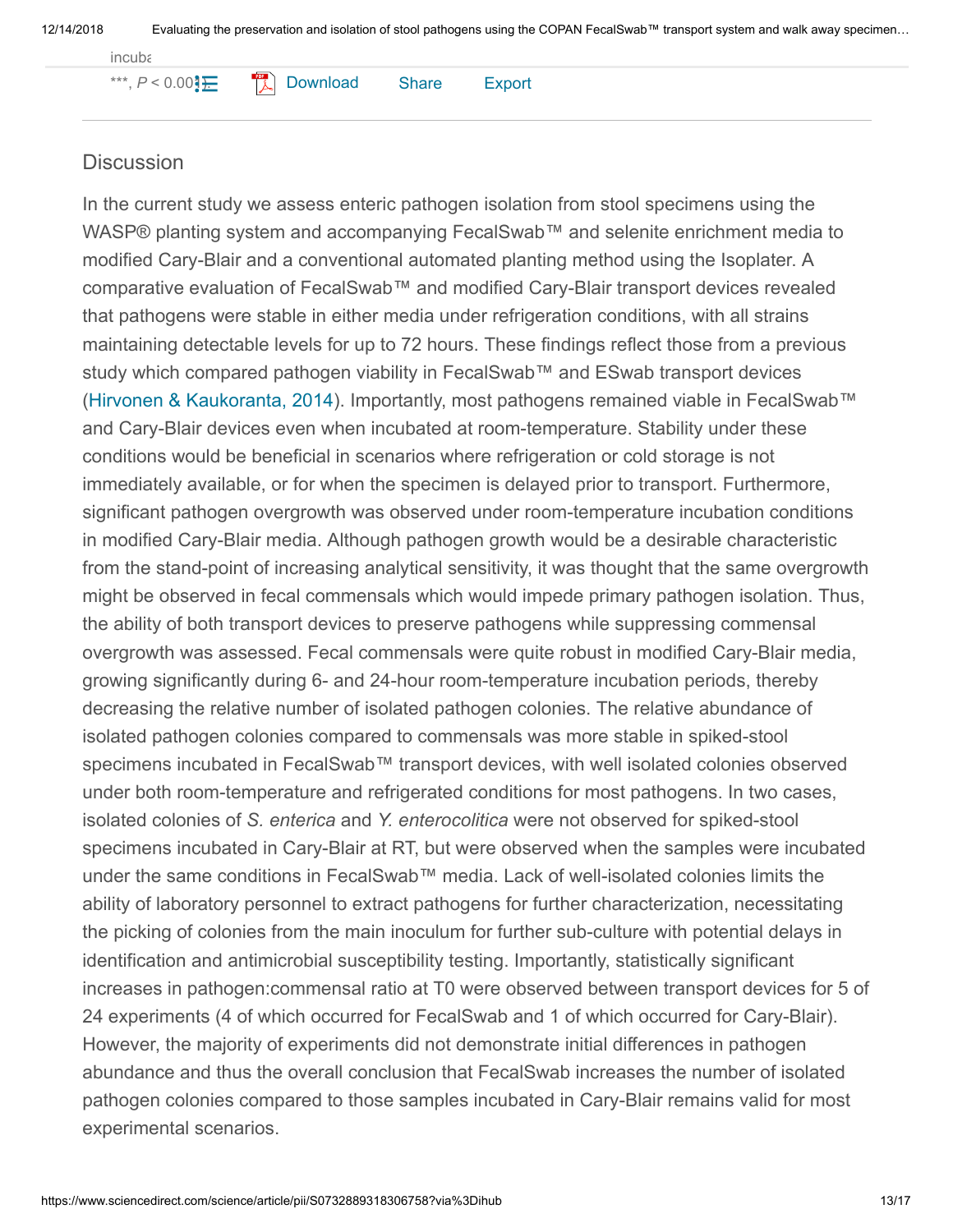Streaking for isolated colonies was optimized for the WASP®, and compared to the semi-------------------------

<span id="page-13-0"></span>automated Isoplater **L**item. Overall, the WASP® outperformed the Isoplater in terms of number of isolated colonies generated (pathogen plus commensal), and also specifically for the number of isolated pathogen colonies. Early identification of enteric pathogens as the etiological agent of acute episodes of diarrhea is critical for rapid therapeutic intervention and the prevention of secondary transmission (Guerrant et al., 2001). We believe these results demonstrated that the WASP® is well-suited to simultaneously increase specimen processing speed and the quality of cultures generated, and that the potential exists for a positive clinical impact by decreasing time to culture resulting. However, further studies are required to demonstrate this.

One limitation of this study is that these automated methods were not compared to manual plating; however, other studies have demonstrated that the WASP is at least non-inferior to manual methods for urine, while providing more reproducible results (1, 11). An additional limitation is the use of spiked-stool specimens rather than clinically-collected samples, which would incorporate all sources of variability during transport and storage. Importantly, spikedstool specimens represent an acceptable proxy to clinically-collected samples, and have been used as the basis of several similar study designs in the past (12, 13).

<span id="page-13-1"></span>COPAN selenite performed as well as 'standard' selenite, with either enrichment broth significantly increasing the detection of *Salmonella* compared to specimens directly plated without enrichment. Importantly, selenite increased the limit of *S. enterica* serovar Typhimurium detection from ~10<sup>5</sup> CFU/mL to ~10<sup>2</sup> CFU/mL with only a moderate incubation delay. Although there is lack of human data describing *Salmonella* fecal burden during infection and carriage, recent porcine data suggests that *Salmonella* fecal shedding in asymptomatic pigs ranges from 10<sup>3</sup> to 10<sup>6</sup> CFU/g of feces (Pires et al., 2013). If this translates to humans, it is possible that without selenite incubation a portion of patients with active salmonellosis, or asymptomatic carriers, would be missed, especially if specimens are delayed in transit and viability is impacted. Additionally, the PCR methods used in the porcine model study had a limit of detection of  $\sim$ 10<sup>3</sup> CFU/g stool, suggesting that selenite broth culture sensitivity may exceed that of molecular assays which have gained traction in recent years.

In conclusion, FecalSwab™ transport media demonstrated comparable pathogen viability storage characteristics to that of modified Cary-Blair, but was superior in limiting the overgrowth of commensal flora, especially at room-temperature conditions. Furthermore, the chance of isolating single colonies of pathogen was greater in specimens stored in FecalSwab™ transport media compared to modified Cary-Blair, while the WASP® system was found to be superior to the semi-automated Isoplater method for providing a relatively higher number of isolated pathogen colonies compared to commensal colonies, which might improve the likelihood of isolating pathogen for immediate identification without further sub-culture. Lastly, COPAN selenite significantly increased the limit of *Salmonella* detection in spiked-stool specimens, with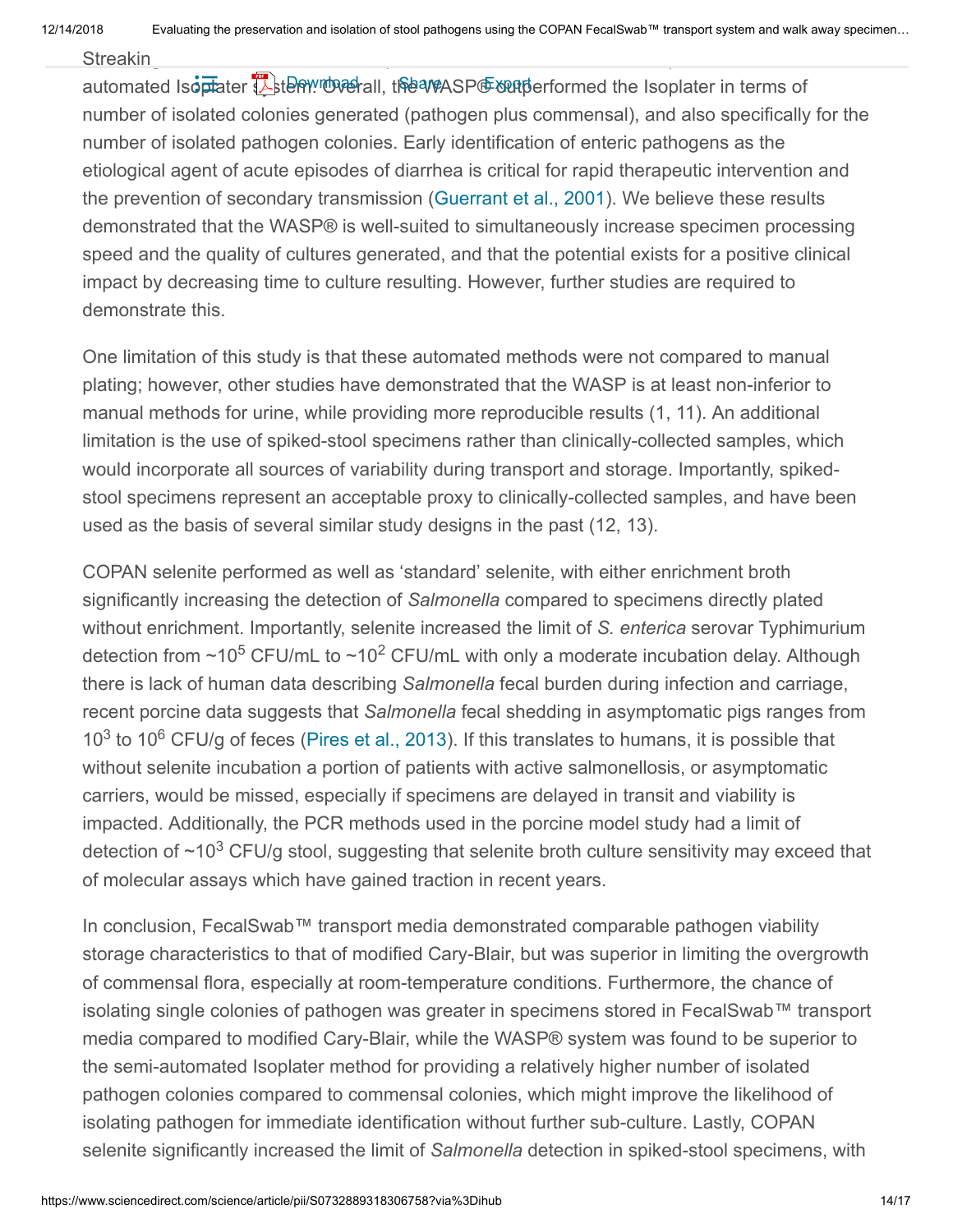FecalSwab™; selenitAand WASP® system features would allow easier discrimination and isolation of enteric pathogens increasing the likelihood of establishing the etiology of diarrheal illness due to bacterial pathogens, enhancing the ability to manage these patients accordingly.

**Funding:** This investigation was supported by a grant from COPAN, Inc.

**Conflict of Interest:** This investigation was supported by a grant from COPAN, Inc. The funders had no role in study design, data collection and interpretation, or the decision to submit the work for publication. The authors declare no other conflicts of interest.

**Informed Consent:** Not applicable.

Uncited references

<span id="page-14-0"></span>Croxatto et al., 2015

<span id="page-14-1"></span>Hink et al., 2013

<span id="page-14-2"></span>Mashock et al., 2017

**Recommended articles** Citing articles (0)

#### **References**

[Bourbeau and Ledeboer, 2013](#page-1-0) P.P. Bourbeau, N.A. Ledeboer

**Automation in clinical microbiology**

J Clin Microbiol, 51 (2013), pp. 1658-1665

[CrossRef](https://doi.org/10.1128/JCM.00301-13) [View Record in Scopus](https://www.scopus.com/inward/record.url?eid=2-s2.0-84878492392&partnerID=10&rel=R3.0.0) [Google Scholar](https://scholar.google.com/scholar_lookup?title=Automation%20in%20clinical%20microbiology&publication_year=2013&author=P.P.%20Bourbeau&author=N.A.%20Ledeboer)

[Bourbeau and Swartz, 2009](#page-1-1) P.P. Bourbeau, B.L. Swartz

**First evaluation of the WASP, a new automated microbiology plating instrument**

J Clin Microbiol, 47 (2009), pp. 1101-1106

[CrossRef](https://doi.org/10.1128/JCM.01963-08) [View Record in Scopus](https://www.scopus.com/inward/record.url?eid=2-s2.0-65249157909&partnerID=10&rel=R3.0.0) [Google Scholar](https://scholar.google.com/scholar_lookup?title=First%20evaluation%20of%20the%20WASP%2C%20a%20new%20automated%20microbiology%20plating%20instrument&publication_year=2009&author=P.P.%20Bourbeau&author=B.L.%20Swartz)

[Buchan et al., 2014](#page-1-2) B.W. Buchan, W.J. Olson, T.L. Mackey, N.A. Ledeboer **Clinical evaluation of the walk-away specimen processor and ESwab for recovery of Streptococcus agalactiae isolates in prenatal screening specimens**

J Clin Microbiol, 52 (2014), pp. 2166-2168

[CrossRef](https://doi.org/10.1128/JCM.00374-14) [View Record in Scopus](https://www.scopus.com/inward/record.url?eid=2-s2.0-84901675733&partnerID=10&rel=R3.0.0) [Google Scholar](https://scholar.google.com/scholar_lookup?title=Clinical%20evaluation%20of%20the%20walk-away%20specimen%20processor%20and%20ESwab%20for%20recovery%20of%20Streptococcus%20agalactiae%20isolates%20in%20prenatal%20screening%20specimens&publication_year=2014&author=B.W.%20Buchan&author=W.J.%20Olson&author=T.L.%20Mackey&author=N.A.%20Ledeboer)

[CLSI, 2014](#page-1-3) CLSI (2014) Quality Control of Microbiological Transport Systems; Approved Standard – Second Edition. CLSI document M40-A2. Wayne, PA: Clinical and Laboratory Standards Institute. [Google Scholar](https://scholar.google.com/scholar?q=%22CLSI%20(2014)%20Quality%20Control%20of%20Microbiological%20Transport%20Systems;%20Approved%20Standard%20%E2%80%93%20Second%20Edition.%20CLSI%20document%20M40-A2.%20Wayne,%20PA:%20Clinical%20and%20Laboratory%20Standards%20Institute.%22)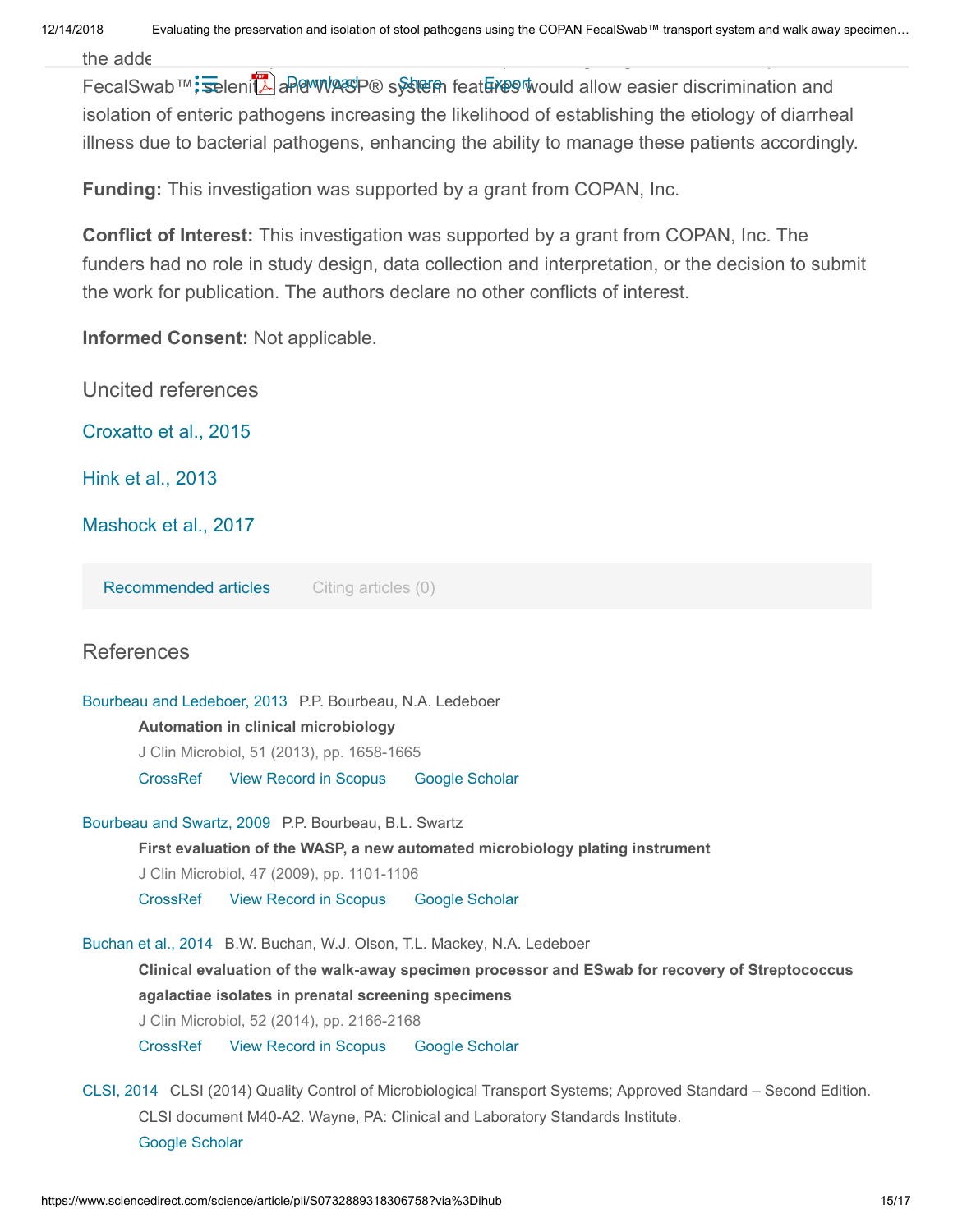| 12/14/2018 |  |  |
|------------|--|--|
|            |  |  |

Evaluating the preservation and isolation of stool pathogens using the COPAN FecalSwab™ transport system and walk away specimen...

| Croxatto e |  |
|------------|--|
|------------|--|

Comparison of **interpretion with the Indianal And WASP** automated systems with manual inoculation J Clin Microbiol, 53 (7) (2015), pp. 2298-2307, [10.1128/JCM.03076-14](https://doi.org/10.1128/JCM.03076-14) [CrossRef](https://doi.org/10.1128/JCM.03076-14) [View Record in Scopus](https://www.scopus.com/inward/record.url?eid=2-s2.0-84932645389&partnerID=10&rel=R3.0.0) [Google Scholar](https://scholar.google.com/scholar_lookup?title=Comparison%20of%20inoculation%20with%20the%20InoqulA%20and%20WASP%20automated%20systems%20with%20manual%20inoculation&publication_year=2015&author=A.%20Croxatto&author=K.%20Dijkstra&author=G.%20Prod%27hom&author=G.%20Greub)

[Dauwalder et al., 2016](#page-1-4) O. Dauwalder, L. Landrieve, F. Laurent, M. de Montclos, F. Vandenesch, G. Lina **Does bacteriology laboratory automation reduce time to results and increase quality management?** Clin Microbiol Infect, 22 (2016), pp. 236-243

[Article](https://www.sciencedirect.com/science/article/pii/S1198743X15009787) **R** [Download PDF](https://www.sciencedirect.com/science/article/pii/S1198743X15009787/pdfft?md5=86e168415547e6eedc76011b8c1bc8c9&pid=1-s2.0-S1198743X15009787-main.pdf) [View Record in Scopus](https://www.scopus.com/inward/record.url?eid=2-s2.0-84959506445&partnerID=10&rel=R3.0.0) [Google Scholar](https://scholar.google.com/scholar_lookup?title=Does%20bacteriology%20laboratory%20automation%20reduce%20time%20to%20results%20and%20increase%20quality%20management%3F&publication_year=2016&author=O.%20Dauwalder&author=L.%20Landrieve&author=F.%20Laurent&author=M.%20de%20Montclos&author=F.%20Vandenesch&author=G.%20Lina)

[Guerrant et al., 2001](#page-13-0) R.L. Guerrant, T. Van Gilder, T.S. Steiner, N.M. Thielman, L. Slutsker, R.V. Tauxe, et al. **Practice guidelines for the management of infectious diarrhea**

Clin Infect Dis, 32 (2001), pp. 331-351

[CrossRef](https://doi.org/10.1086/318514) [View Record in Scopus](https://www.scopus.com/inward/record.url?eid=2-s2.0-0035118034&partnerID=10&rel=R3.0.0) [Google Scholar](https://scholar.google.com/scholar_lookup?title=Practice%20guidelines%20for%20the%20management%20of%20infectious%20diarrhea&publication_year=2001&author=R.L.%20Guerrant&author=T.%20Van%20Gilder&author=T.S.%20Steiner&author=N.M.%20Thielman&author=L.%20Slutsker&author=R.V.%20Tauxe)

[Hink et al., 2013](#page-14-1) T. Hink, C.A.D. Burnham, E.R. Dubberke

**A systematic evaluation of methods to optimize culture-based recovery of Clostridium difficile from stool specimens**

Anaerobe, 19 (2013), pp. 39-43, [10.1016/j.anaerobe.2012.12.001](https://doi.org/10.1016/j.anaerobe.2012.12.001)

[Article](https://www.sciencedirect.com/science/article/pii/S1075996412001692) **R** [Download PDF](https://www.sciencedirect.com/science/article/pii/S1075996412001692/pdfft?md5=3399d97882ef60b2c80960e1b04e6fef&pid=1-s2.0-S1075996412001692-main.pdf) [View Record in Scopus](https://www.scopus.com/inward/record.url?eid=2-s2.0-84872822741&partnerID=10&rel=R3.0.0) [Google Scholar](https://scholar.google.com/scholar_lookup?title=A%20systematic%20evaluation%20of%20methods%20to%20optimize%20culture-based%20recovery%20of%20Clostridium%20difficile%20from%20stool%20specimens&publication_year=2013&author=T.%20Hink&author=C.A.D.%20Burnham&author=E.R.%20Dubberke)

[Hirvonen and Kaukoranta, 2014](#page-12-0) J.J. Hirvonen, S.S. Kaukoranta

**Comparison of FecalSwab and ESwab devices for storage and transportation of diarrheagenic bacteria**

J Clin Microbiol, 52 (2014), pp. 2334-2339

[CrossRef](https://doi.org/10.1128/JCM.00539-14) [View Record in Scopus](https://www.scopus.com/inward/record.url?eid=2-s2.0-84903774135&partnerID=10&rel=R3.0.0) [Google Scholar](https://scholar.google.com/scholar_lookup?title=Comparison%20of%20FecalSwab%20and%20ESwab%20devices%20for%20storage%20and%20transportation%20of%20diarrheagenic%20bacteria&publication_year=2014&author=J.J.%20Hirvonen&author=S.S.%20Kaukoranta)

[Mashock et al., 2017](#page-14-2) Mashock, M. J., Faron, M. L., Buchan, B. W., & Ledeboer, N. A. (2017) Evaluation of the Copan FecalSwab™ as Specimen Type for use in Xpert® *C. difficile* Assay. J Clin Microbiol JCM-00369. doi:[https://doi.org/10.1128/JCM.00369-17.](https://doi.org/10.1128/JCM.00369-17) [Google Scholar](https://scholar.google.com/scholar?q=%22Mashock,%20M.%20J.,%20Faron,%20M.%20L.,%20Buchan,%20B.%20W.,%20&%20Ledeboer,%20N.%20A.%20(2017)%20Evaluation%20of%20the%20Copan%20FecalSwab%E2%84%A2%20as%20Specimen%20Type%20for%20use%20in%20Xpert%C2%AE%20C.%20difficile%20Assay.%20J%20Clin%20Microbiol%20JCM-00369.%20doi:https://doi.org/10.1128/JCM.00369-17.%22)

[Origüen et al., 2016](#page-1-5) J. Origüen, F. López-Medrano, M. Fernández-Ruiz, N. Polanco, E. Gutiérrez, E. González, *et al.* **Should asymptomatic bacteriuria be systematically treated in kidney transplant recipients? Results from a randomized controlled trial**

Am J Transplant, 16 (2016), pp. 2943-2953

[CrossRef](https://doi.org/10.1111/ajt.13829) [View Record in Scopus](https://www.scopus.com/inward/record.url?eid=2-s2.0-84971261583&partnerID=10&rel=R3.0.0) [Google Scholar](https://scholar.google.com/scholar_lookup?title=Should%20asymptomatic%20bacteriuria%20be%20systematically%20treated%20in%20kidney%20transplant%20recipients%3F%20Results%20from%20a%20randomized%20controlled%20trial&publication_year=2016&author=J.%20Orig%C3%BCen&author=F.%20L%C3%B3pez-Medrano&author=M.%20Fern%C3%A1ndez-Ruiz&author=N.%20Polanco&author=E.%20Guti%C3%A9rrez&author=E.%20Gonz%C3%A1lez)

[Pires et al., 2013](#page-13-1) A.F. Pires, J.A. Funk, A. Lim, S.R. Bolin **Enumeration of Salmonella in feces of naturally infected pigs** Foodborne Pathog Dis, 10 (2013), pp. 933-937 [CrossRef](https://doi.org/10.1089/fpd.2013.1547) [View Record in Scopus](https://www.scopus.com/inward/record.url?eid=2-s2.0-84886682997&partnerID=10&rel=R3.0.0) [Google Scholar](https://scholar.google.com/scholar_lookup?title=Enumeration%20of%20Salmonella%20in%20feces%20of%20naturally%20infected%20pigs&publication_year=2013&author=A.F.%20Pires&author=J.A.%20Funk&author=A.%20Lim&author=S.R.%20Bolin)

[Saegeman et al., 2011](#page-1-6) V. Saegeman, J. Flamaing, J. Muller, W.E. Peetermans, J. Stuyck, J. Verhaegen **Clinical evaluation of the Copan ESwab for methicillin-resistant Staphylococcus aureus detection and culture of wounds**